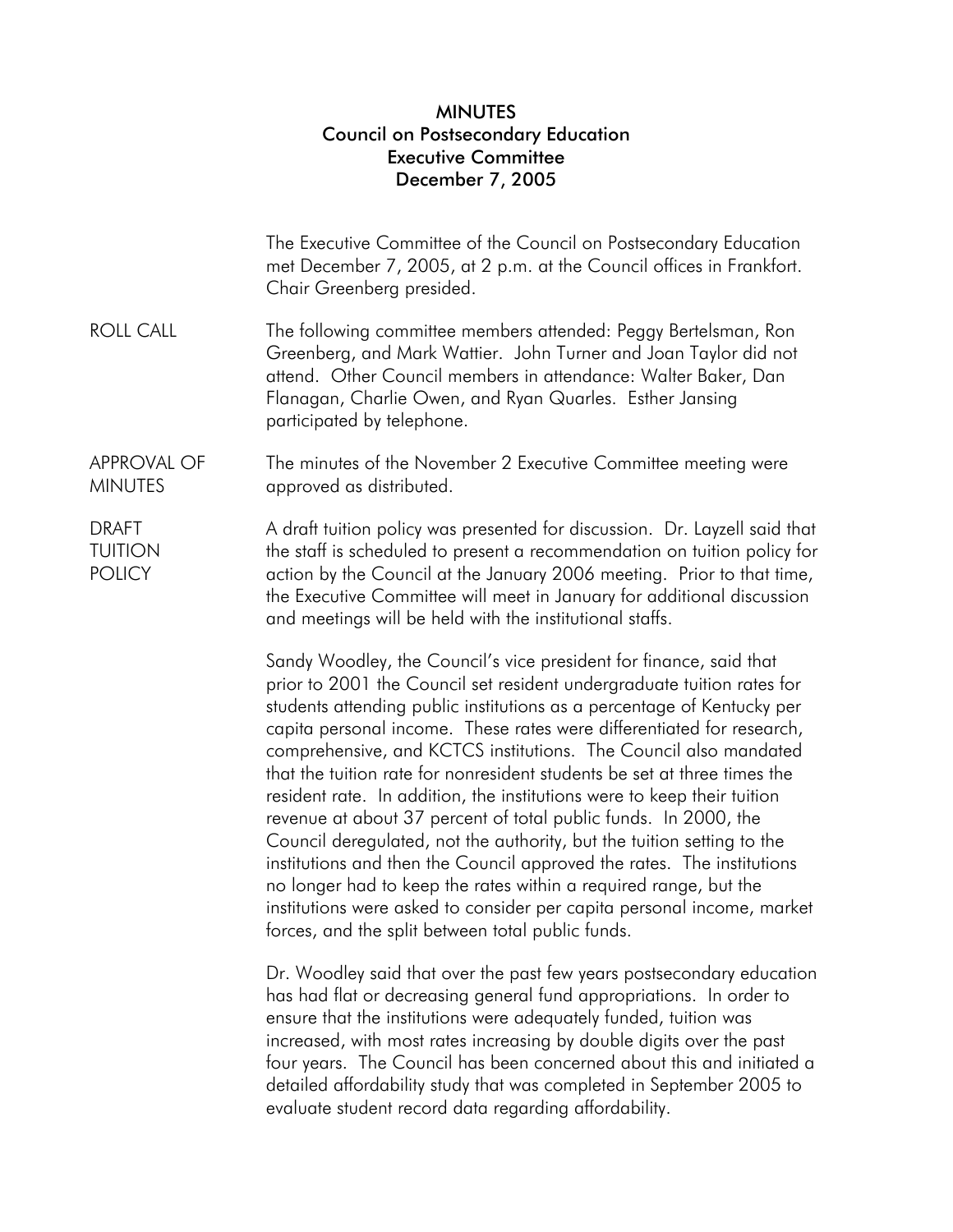The draft tuition policy includes the following policy principles to guide the development of the Council's tuition policy for 2006-07:

- 1. (Access) College education in Kentucky should be affordable for all Kentuckians and the Council should minimize price as a barrier for a student's choice of institution. Annual price fluctuations should be minimized to the extent possible.
- 2. (Adequacy) Tuition policy decisions should align the tuition and fee revenue with state appropriations to provide adequate total public funding levels necessary for institutions to meet the objectives of the public agenda.
- 3. (Aid) Tuition and student financial aid policies should be coordinated effectively to ensure sufficient financial aid for needy students.
- 4. (Alignment) The following three policies should be aligned with each other and the public agenda: (1) General Fund appropriations, (2) financial aid, and (3) the establishment of tuition and required fees at the institutions.

The preliminary framework for the draft methodology for setting tuition and fee parameters include:

- Step 1 Establish preliminary target undergraduate tuition and required fees as a percent of median family income of service region (these ranges will consider the median family income for each institution's service region, expected General Fund appropriation levels, tuition and fee levels of benchmark institutions, and financial aid levels).
- Step 2 Review JBL affordability data for each institution to determine extent to which preliminary ranges should be modified or additional need-based financial aid would be required (these analyses will look at individual student data provided by the JBL study and will consider net price, net family price, and out-of-pocket costs).
- Step 3 Determine phasing of targets, if necessary, in order to ensure stability of pricing and revenue by incorporating a minimum and/or a maximum increase (floor/cap) for institutions outside the targeted range.
- Step 4 Establish parameters for nonresident student and graduate tuition and fees.

The Council staff will provide updated information at the January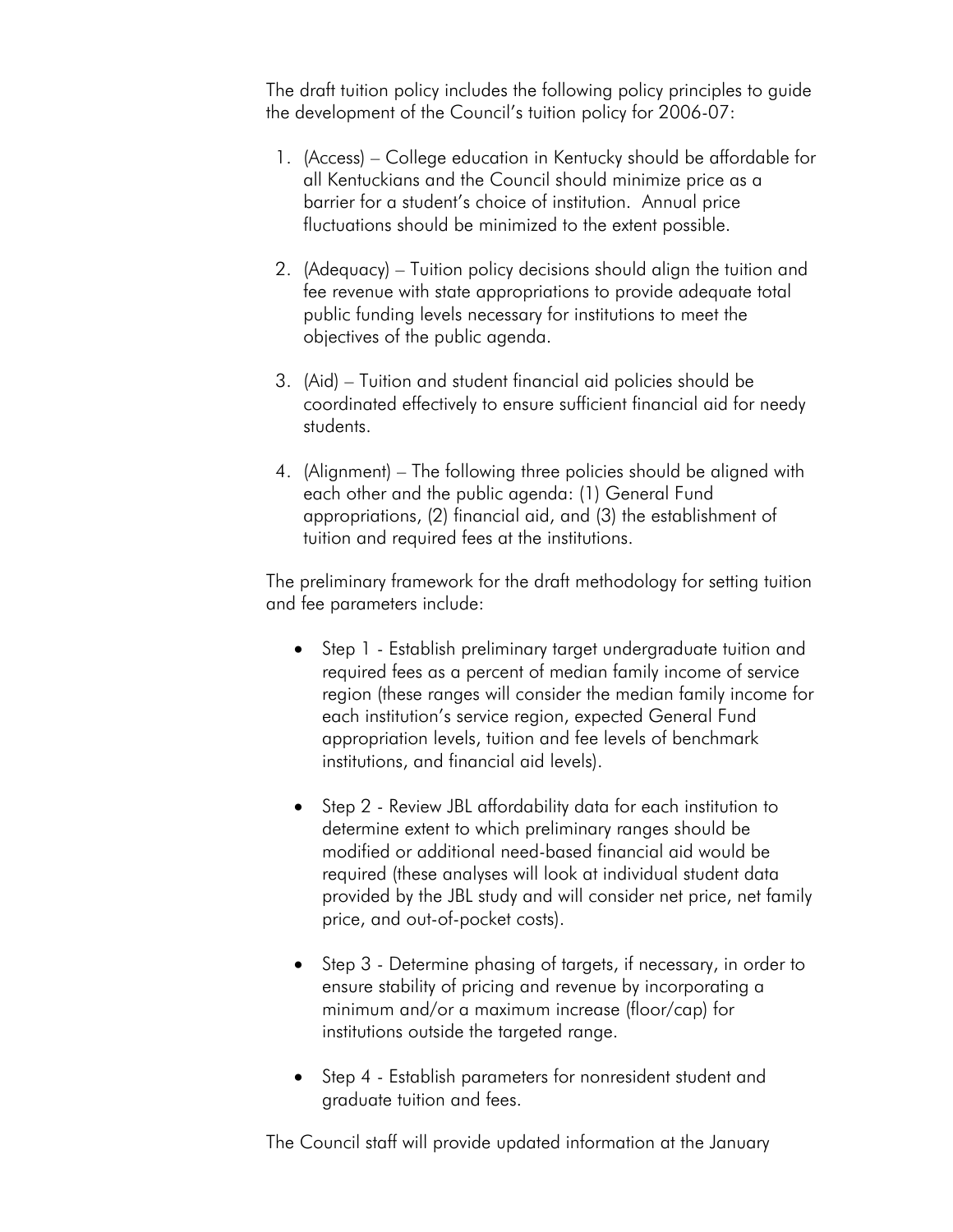|                                                                                         | Executive Committee meeting. The Council members asked the staff<br>to provide a breakdown of out-of-state students by reciprocity students,<br>other students, undergraduate students who remain in Kentucky after<br>graduation, and graduate students who remain in Kentucky after<br>graduation.                                                                                                                                                                                                                                                                                                                                                                                                                            |
|-----------------------------------------------------------------------------------------|---------------------------------------------------------------------------------------------------------------------------------------------------------------------------------------------------------------------------------------------------------------------------------------------------------------------------------------------------------------------------------------------------------------------------------------------------------------------------------------------------------------------------------------------------------------------------------------------------------------------------------------------------------------------------------------------------------------------------------|
| <b>COUNCIL</b><br><b>PRIORITY</b><br><b>INITIATIVES</b>                                 | In May 2005 the Council adopted priority initiatives as part of the<br>public agenda and appointed policy groups to address each. An<br>update was provided on each initiative. The policy groups continue to<br>work and additional information will be provided at upcoming<br>meetings. Recommendations on each initiative should be discussed<br>with the Strategic Committee on Postsecondary Education and may<br>result in legislative changes.                                                                                                                                                                                                                                                                          |
| <b>DRAFT TRUST</b><br><b>FUND GUIDELINES</b>                                            | Dr. Layzell said that the draft trust fund guidelines will be held for<br>Council action until March. The policy groups and the Council will<br>discuss the draft guidelines at the January meetings.                                                                                                                                                                                                                                                                                                                                                                                                                                                                                                                           |
| <b>PERFORMANCE</b><br><b>FUNDING</b><br><b>COMPONENT</b>                                | The Council adopted a budget recommendation in November that<br>included \$3.5 million in 2007-08 in performance funding for the<br>institutions to be distributed based on performance related to the goals<br>of House Bill 1. Indicators have been selected based on numerous<br>discussions with the institutions. The Council staff will continue to work<br>with the institutions to refine the methodology for awarding points and<br>distributing funds for each indicator. If funds are appropriated,<br>performance funding will be awarded in FY 07-08 based on<br>performance in FY 06-07. Updated information will be provided at<br>upcoming Council meetings.                                                    |
| <b>ACCOUNTABILITY</b><br>& ASSESSMENT OF<br><b>COUNCIL FUNDED</b><br><b>INITIATIVES</b> | The 2004-05 external agency audit recommended that the Council<br>improve its monitoring of funds that are assigned to it to ensure that<br>the assigned funds are effectively utilized. The Executive Committee<br>directed the Council staff to prepare an outline of an accountability<br>and assessment system that evaluates and implements best practices.<br>Mr. Greenberg asked that the staff separate the pass-through<br>programs from trust funds and incentive funding programs and discuss<br>the recommendations at the next Executive Committee meeting.                                                                                                                                                        |
| 2020<br><b>EDUCATIONAL</b><br><b>ATTAINMENT</b><br><b>PROJECTIONS</b>                   | Dr. Layzell said that achievement of House Bill 1 goals is dependent<br>on increasing the educational attainment level of the Commonwealth<br>to at least the national average by 2020. To convey the scope of this<br>charge over the next 15 years, the Council staff developed a set of<br>2020 projections to help answer three questions: (1) what is the<br>national level of educational attainment projected to be in 2020, (2)<br>what would Kentucky's level of educational attainment be in 2020<br>without policy intervention, and (3) what would it take to fill the gaps.<br>The staff shared the challenges of meeting the educational goal and a<br>number of steps to be worked on concurrently to narrow the |